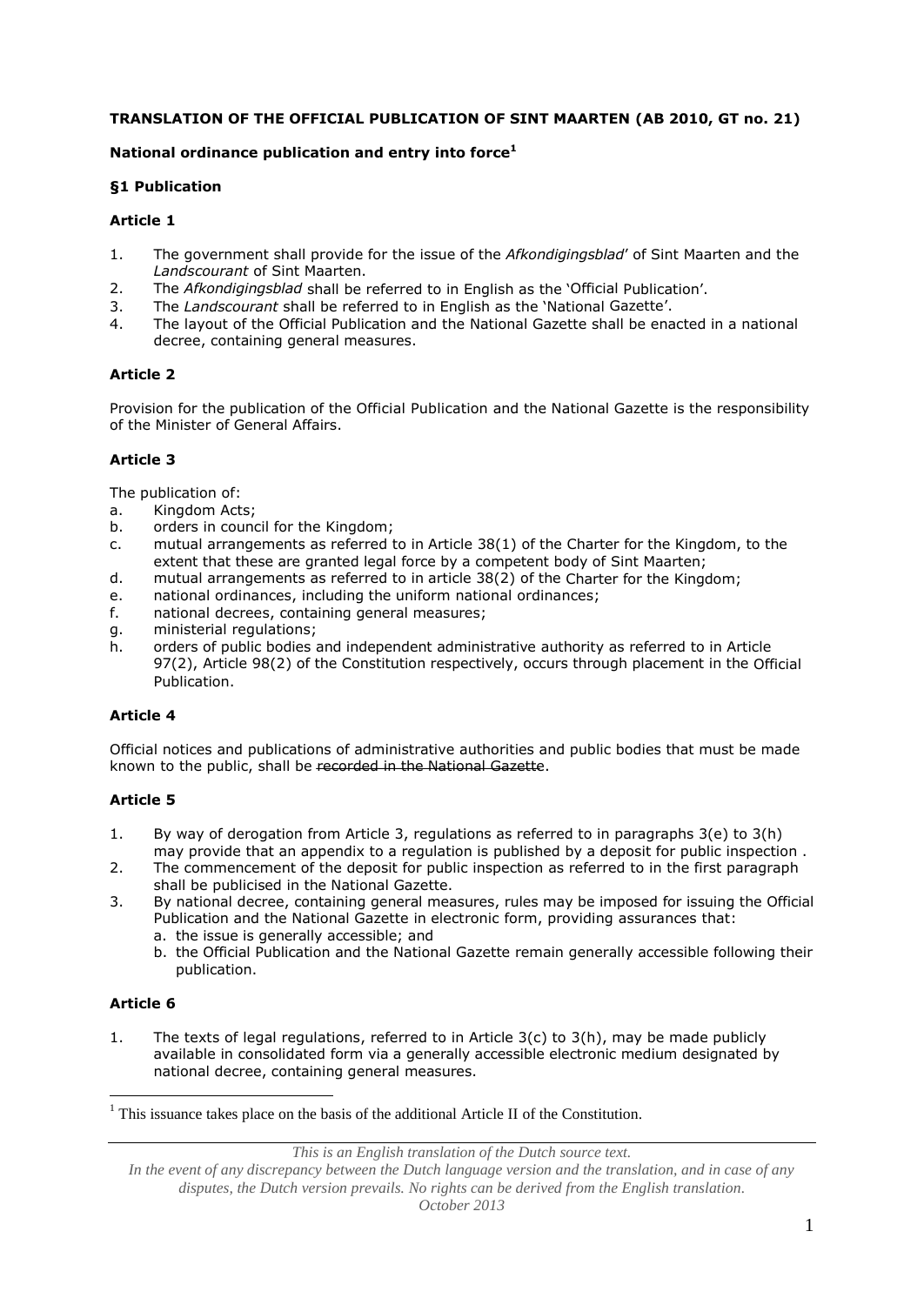- 2. Categories of legal regulations to which the first paragraph does not apply may be designated by national decree, containing general measures.
- 3. The consolidated text of a regulation made available on the grounds of the first paragraph shall remain available if the regulation is amended or withdrawn after being made accessible.

## **Article 7**

The publication form for a national ordinance shall read as follows:

"In the name of the Queen! The Governor of Sint Maarten, Having considered that: (motives for the national ordinance)

Has heard the Council of Advice, with consultation of Parliament and has enacted the following national ordinance: (the national ordinance), Issued in Philipsburg,……………"

### **Article 8**

The publication form for a national ordinance drawn up at the initiative of one or more Members of Parliament shall read as follows:

"In the name of the Queen! The Governor of Sint Maarten, Having considered that: (motives for the national ordinance)

Has heard the Council of Advice, initiated by Parliament and has enacted the following national ordinance: (the national ordinance), Issued in Philipsburg,……………"

### **Article 9**

The publication form for a national decree, containing general measures, shall read as follows:

"In the name of the Queen! The Governor of Sint Maarten, Having considered that: (motives for the decree)

Has heard the Council of Advice and has decreed: (the order), Issued in Philipsburg,………"

### **Article 10**

By national decree containing general measures, further rules may be imposed concerning:

- a. the publication of rules and orders as referred to in Article 3 in the Official Publication;
- b. the institution and operation of a Central Register of legal regulations to be managed by the Minister of General Affairs;
- c. keeping original copies of national ordinances, national decrees, containing general measures, and ministerial regulations and the accompanying documents;
- d. the contents of the National Gazette;
- e. the costs associated with subscriptions to the Official Publication and the National Gazette;
- f. the costs associated with the provision of paper copies of the Official Publication or the National Gazette, based on coverage of the costs.

*This is an English translation of the Dutch source text.*

*In the event of any discrepancy between the Dutch language version and the translation, and in case of any disputes, the Dutch version prevails. No rights can be derived from the English translation. October 2013*